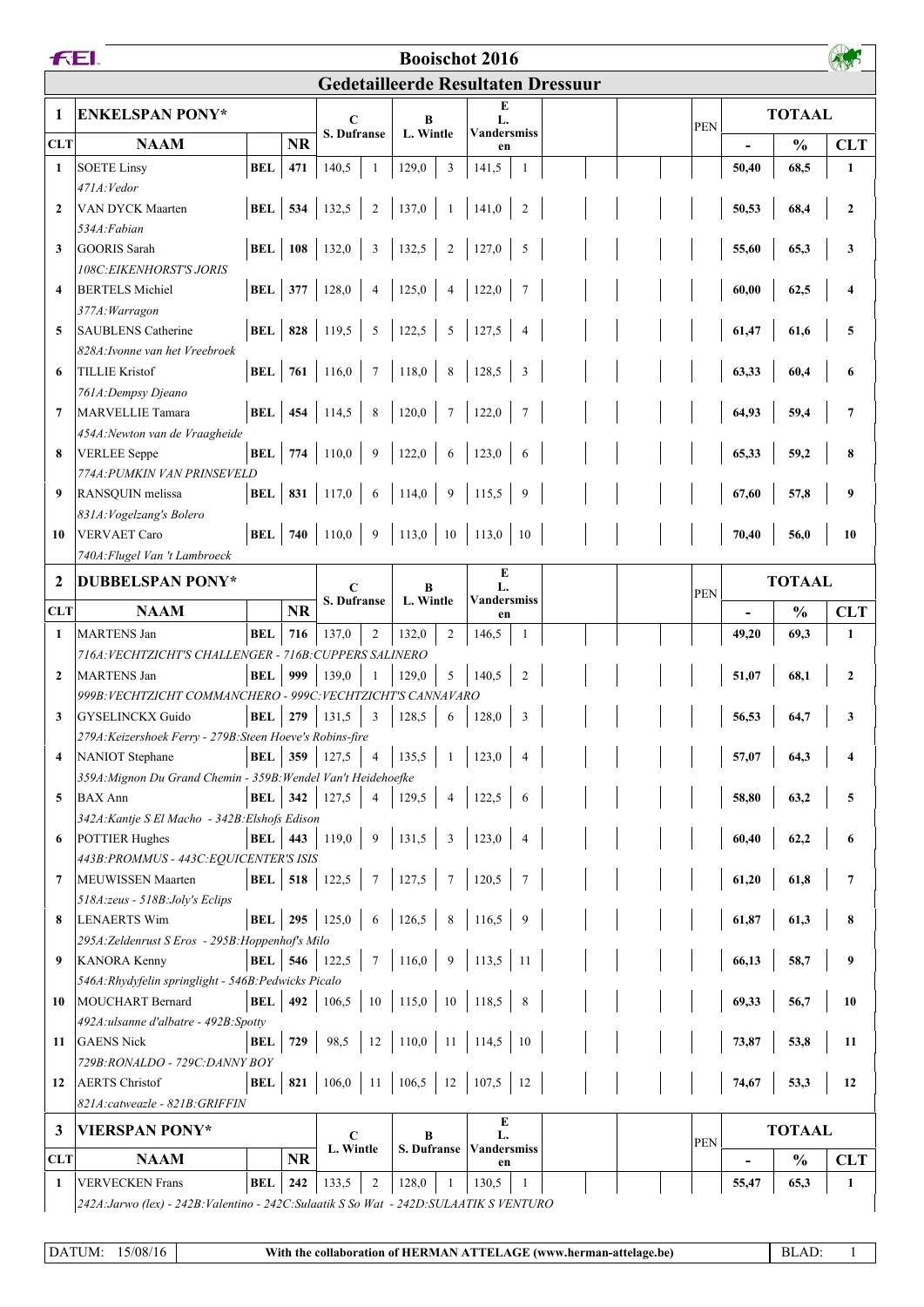|                                           | <b>FEI</b>                                                                                       |                |                  |                          |                         |             |                         | <b>Booischot 2016</b>    |                |  |               |            |                          |               |                  |
|-------------------------------------------|--------------------------------------------------------------------------------------------------|----------------|------------------|--------------------------|-------------------------|-------------|-------------------------|--------------------------|----------------|--|---------------|------------|--------------------------|---------------|------------------|
| <b>Gedetailleerde Resultaten Dressuur</b> |                                                                                                  |                |                  |                          |                         |             |                         |                          |                |  |               |            |                          |               |                  |
| $\mathbf{1}$                              | <b>EERDEKENS</b> Dominique                                                                       | <b>BEL</b>     | 209              | 139,5                    |                         | 126,5       | $\overline{2}$          | 126,0                    | $\overline{c}$ |  |               |            | 55,47                    | 65,3          | $\mathbf{1}$     |
|                                           | 209A: DIESEL - 209B: TATOO - 209C: CHARLY - 209E: CARLOS                                         |                |                  |                          |                         |             |                         |                          |                |  |               |            |                          |               |                  |
| 3                                         | <b>MANNAERTS Kris</b>                                                                            | <b>BEL</b> 112 |                  | 125,5                    | $\overline{3}$          | 120,5       | 3                       | 122,0                    | 3              |  |               |            | 61,87                    | 61,3          | 3                |
|                                           | 112A: Rocky P - 112B: Equus Aramis - 112C: Pontsteffan Twm Sion Cati - 112D: Whitespur Fury<br>E |                |                  |                          |                         |             |                         |                          |                |  |               |            |                          |               |                  |
| $\boldsymbol{4}$                          | <b>ENKELSPAN PAARD*</b>                                                                          |                |                  | C                        |                         | R           |                         | L.<br><b>Vandersmiss</b> |                |  |               | <b>PEN</b> |                          | <b>TOTAAL</b> |                  |
| <b>CLT</b>                                | <b>NAAM</b>                                                                                      |                | <b>NR</b>        | L. Wintle                |                         | S. Dufranse |                         | en                       |                |  |               |            |                          | $\frac{0}{0}$ | <b>CLT</b>       |
| $\mathbf{1}$                              | <b>JANS</b> Frederik                                                                             | <b>BEL</b>     | 555              | 140,0                    | $\overline{2}$          | 134,5       | $\mathbf{1}$            | 139,0                    | 1              |  |               |            | 49,73                    | 68,9          | 1                |
|                                           | 555A: Nico B.V.                                                                                  |                |                  |                          |                         |             |                         |                          |                |  |               |            |                          |               |                  |
| $\overline{2}$                            | <b>BOLLAERTS Ludo</b>                                                                            |                | <b>BEL</b>   123 | 140,5                    | -1                      | 133,5       | $\overline{3}$          | 138,5                    | $\overline{2}$ |  |               |            | 50,00                    | 68,8          | $\boldsymbol{2}$ |
|                                           | 123A: Gitana vd Stuyver                                                                          |                |                  |                          |                         |             |                         |                          |                |  |               |            |                          |               |                  |
| 3                                         | <b>DE BRUYNE Gino</b>                                                                            | BEL            | 392              | 130,0                    | 6                       | 134,5       | $\overline{1}$          | 134,0                    | 3              |  |               |            | 53,73                    | 66,4          | 3                |
|                                           | 392B: WONDERFULL                                                                                 |                |                  |                          |                         |             |                         |                          |                |  |               |            |                          |               |                  |
| $\boldsymbol{4}$                          | MEUWIS Jonathan                                                                                  | <b>BEL</b>     | 464              | 131,5                    | $\overline{4}$          | 126,5       | $5\overline{5}$         | 130,0                    | 6              |  |               |            | 56,53                    | 64,7          |                  |
|                                           | 464A: Happy des Cerisiers                                                                        |                |                  |                          |                         |             |                         |                          |                |  |               |            |                          |               |                  |
| 5                                         | <b>BAGUETTE Melanie</b>                                                                          | BEL            | 564              | 128,0                    | $7\phantom{.0}$         | 128,0       | $\overline{\mathbf{4}}$ | 131,0                    | $\sqrt{5}$     |  |               |            | 56,80                    | 64,5          | 5                |
| 6                                         | 564A:Regina<br><b>VANHEES Dirk</b>                                                               |                | <b>BEL</b>   519 | 132,0                    | $\overline{\mathbf{3}}$ | 119,0       | 6                       | 132,0                    | $\overline{4}$ |  |               |            | 57,87                    | 63,8          |                  |
|                                           | 519A: Tinus                                                                                      |                |                  |                          |                         |             |                         |                          |                |  |               |            |                          |               |                  |
| $\overline{7}$                            | <b>DEPRE</b> Frederic                                                                            |                |                  | <b>BEL</b> 384 130,5     | $5\phantom{.0}$         | 117,0   7   |                         | 121,5                    | $\overline{7}$ |  |               |            | 61,60                    | 61,5          | 7                |
|                                           | 384A: Alex 636                                                                                   |                |                  |                          |                         |             |                         |                          |                |  |               |            |                          |               |                  |
| 8                                         | VAN COILLIE Bram                                                                                 |                |                  | <b>BEL</b>   175   123,5 | 8                       | 113,0   8   |                         | 121,0                    | $\,8\,$        |  |               |            | 64,67                    | 59,6          | 8                |
|                                           | 175A: Figaro V/h Dutselhof                                                                       |                |                  |                          |                         |             |                         |                          |                |  |               |            |                          |               |                  |
| 5                                         | <b>DUBBELSPAN PAARD*</b>                                                                         | C              | R                |                          | E<br>L.                 |             |                         |                          |                |  | <b>TOTAAL</b> |            |                          |               |                  |
| <b>CLT</b>                                | <b>NAAM</b>                                                                                      |                | <b>NR</b>        | L. Wintle                |                         | S. Dufranse |                         | <b>Vandersmiss</b><br>en |                |  |               | <b>PEN</b> |                          | $\frac{0}{0}$ | <b>CLT</b>       |
| $\mathbf{1}$                              | <b>BAGUETTE Marc</b>                                                                             | <b>BEL</b>     | 676              | 130,5                    | 1                       | 119,5       | -1                      | 126,5                    | $\mathbf{1}$   |  |               |            | 59,60                    | 62,8          | 1                |
|                                           | 676A: FUTURE - 676B: CLIPPER                                                                     |                |                  |                          |                         |             |                         |                          |                |  |               |            |                          |               |                  |
| $\overline{2}$                            | DE BRABANDER Bert                                                                                | BEL            | 790              | 109,0                    | 2                       | 99.0        | 2                       | 110,5                    | $\overline{2}$ |  |               | 5          | 80,07                    | 50,0          | $\mathbf{2}$     |
|                                           | 790A: DAGERAAD - 790B: FERGUSON VAN 'T NACHTEGAALHOF                                             |                |                  |                          |                         |             |                         |                          |                |  |               |            |                          |               |                  |
|                                           | <b>MERCKEN Jan</b>                                                                               | BEL            | 516              | 25,5                     | 3                       | 20,5        | $\overline{3}$          | 27,0                     | 3              |  |               | 5          |                          |               | RE               |
|                                           | 516A: DARON VAN HET WILDERHOF - 516B: KONQUEST OF PARADISE                                       |                |                  |                          |                         |             |                         |                          |                |  |               |            |                          |               |                  |
| 9                                         | <b>ENKELSPAN TREKPAARD*</b>                                                                      |                |                  | $\mathbf C$              |                         | $\bf{B}$    |                         | $\mathbf E$<br>L.        |                |  |               |            |                          | <b>TOTAAL</b> |                  |
|                                           |                                                                                                  |                |                  | L. Wintle                |                         | S. Dufranse |                         | <b>Vandersmiss</b>       |                |  |               | <b>PEN</b> |                          |               |                  |
| <b>CLT</b>                                | <b>NAAM</b>                                                                                      |                | <b>NR</b>        |                          |                         |             |                         | en                       |                |  |               |            |                          | $\frac{0}{0}$ | <b>CLT</b>       |
| 1                                         | <b>CLERINX</b> Sofie<br>441A: Tresor van het Beukenhof                                           | <b>BEL</b>     | 441              | 137,5                    | 1                       | 137,0       | $\mathbf{1}$            | 148,0                    | 1              |  |               |            | 47,33                    | 70,4          | 1                |
| $\overline{2}$                            | <b>COIBION</b> Emmanuelle                                                                        | <b>BEL</b> 834 |                  | 131,5                    | $\overline{2}$          | 123,0       | $\overline{\mathbf{3}}$ | 130,0                    | $\overline{3}$ |  |               |            | 57,47                    | 64,1          | $\boldsymbol{2}$ |
|                                           | 834A: Pervenche Normande                                                                         |                |                  |                          |                         |             |                         |                          |                |  |               |            |                          |               |                  |
| 3                                         | <b>HOUBEN</b> Frank                                                                              | <b>BEL</b>     | 599              | 124,5                    | 3                       | 126,5       | 2                       | 133,5                    | $\sqrt{2}$     |  |               | 5          | 62,47                    | 61,0          | 3                |
|                                           | 599A:LUCKY VAN HET BEUKENHOF                                                                     |                |                  |                          |                         |             |                         |                          |                |  |               |            |                          |               |                  |
| $\overline{\mathbf{4}}$                   | THIJS Luc                                                                                        | <b>BEL</b> 724 |                  | 115,0                    | $\overline{4}$          | 111,0       | $\overline{4}$          | 123,0                    | $\overline{4}$ |  |               |            | 66,93                    | 58,2          | 4                |
|                                           | 724A: Laika vh Beukenhof                                                                         |                |                  |                          |                         |             |                         |                          |                |  |               |            |                          |               |                  |
| $\mathbf C$                               | <b>BENJAMINS</b>                                                                                 |                |                  | $\mathbf C$              |                         | $\bf{B}$    |                         | E                        |                |  |               |            |                          | <b>TOTAAL</b> |                  |
| <b>CLT</b>                                | <b>NR</b><br><b>NAAM</b>                                                                         |                | M. de<br>Faudeur |                          | S. Minjau               |             | A. Pieters              |                          |                |  | <b>PEN</b>    |            | $\frac{0}{0}$            | <b>CLT</b>    |                  |
| 1                                         | <b>TILLIE Kyra</b>                                                                               | <b>BEL</b>     | 814              | 113,0                    | $\mathbf{1}$            | 108,0       | -1                      | 117,0                    | -1             |  |               |            | 53,96                    | 66,3          | 1                |
|                                           | 814A: Hjellar                                                                                    |                |                  |                          |                         |             |                         |                          |                |  |               |            |                          |               |                  |
| D                                         | <b>CHILDREN</b>                                                                                  |                |                  | $\mathbf C$              |                         | B           |                         | E                        |                |  |               |            | <b>TOTAAL</b>            |               |                  |
| <b>CLT</b>                                | <b>NAAM</b>                                                                                      |                | <b>NR</b>        | M. de<br>Faudeur         |                         | S. Minjau   |                         | A. Pieters               |                |  |               | <b>PEN</b> | $\overline{\phantom{a}}$ | $\frac{0}{0}$ | <b>CLT</b>       |
| 1                                         | <b>VANHEE Maya</b>                                                                               | <b>BEL</b>     | 498              | 168,0                    | -1                      | 141,0       | $\overline{3}$          | 156,0                    | $\overline{2}$ |  |               |            | 52,17                    | 67,4          | 1                |
|                                           | 498A: Palermo                                                                                    |                |                  |                          |                         |             |                         |                          |                |  |               |            |                          |               |                  |
| $\mathbf{2}$                              | VANGOIDSENHOVEN Ellen<br>812A: HARISCO                                                           | BEL 812        |                  | 161,5                    | $\overline{2}$          | $150,0$ 1   |                         | 142,0                    | $\overline{4}$ |  |               |            | 54,84                    | 65,7          | $\overline{2}$   |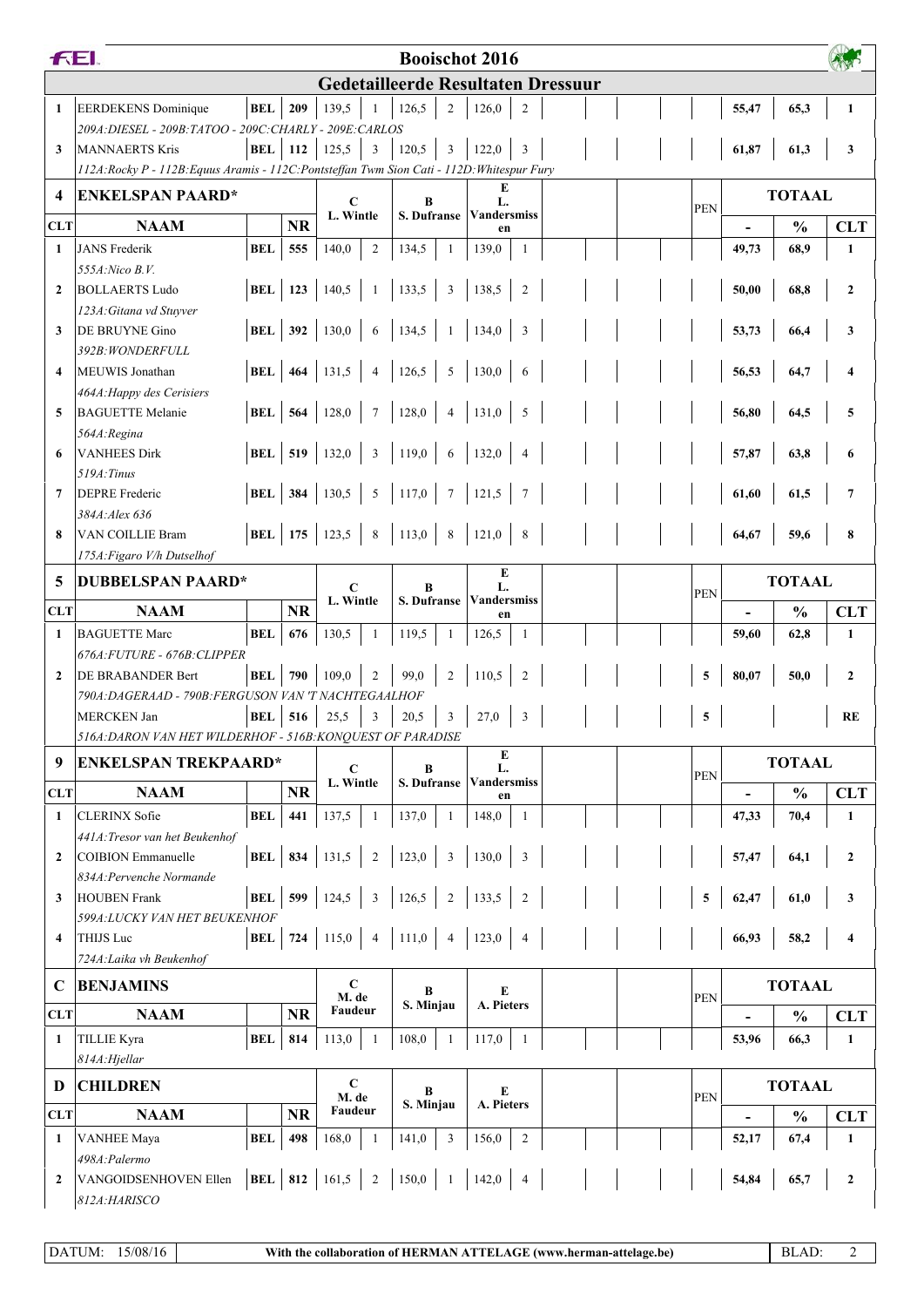| <b>Gedetailleerde Resultaten Dressuur</b><br>149,5<br>3<br><b>HUYS</b> Lisa<br><b>BEL</b><br>462<br>3<br>143,0<br>$\overline{2}$<br>159,0<br>65,4<br>3<br>55,30<br>462A: Mister Dream Vd Achterhoeve<br>137,5<br><b>BEL</b><br>147,5<br>$\overline{4}$<br>$\overline{4}$<br>153,0<br>3<br>$\overline{\mathbf{4}}$<br><b>VANHEE Maité</b><br>$\mathbf{1}$<br>58,43<br>63,5<br>4<br><b>IB:LIENTJE</b><br><b>BEL</b> 381<br>138,0<br>136,5<br>5<br>NANIOT Océane<br>5<br>134,0<br>5<br>65,28<br>59,2<br>5<br>5<br>381A: Eyarth Adonis<br>$\mathbf C$<br><b>JUNIORS</b><br><b>TOTAAL</b><br>E<br>E<br>B<br>M. de<br><b>PEN</b><br>A. Pieters<br>S. Minjau<br>Faudeur<br><b>CLT</b><br><b>NAAM</b><br><b>NR</b><br>$\frac{0}{0}$<br><b>CLT</b><br><b>BEL</b><br>HUYS Jana<br>770<br>148,5<br>139,5<br>157,0<br>64,5<br>$\mathbf{1}$<br>1<br>56,81<br>1<br>$\mathbf{1}$<br>-1<br>770B:FILOU<br>C<br><b>TOTAAL</b><br><b>ENKELSPAN PONY **</b><br>F<br>B<br>E<br>M. de<br><b>PEN</b><br>A. Pieters<br>S. Minjau<br>Faudeur<br><b>NR</b><br><b>CLT</b><br><b>NAAM</b><br>$\frac{0}{0}$<br><b>CLT</b><br>VAN DEN BERGH Rudi<br><b>BEL</b><br>302<br>204,5<br>$\overline{2}$<br>$\overline{2}$<br>67,5<br>$\mathbf{1}$<br>202,0<br>201,0<br>52,00<br>1<br>-1<br>302A: Clever De Luxe<br><b>BEL</b><br>324<br>196,0<br>201,0<br><b>PALLEN Sebastien</b><br>3<br>$\overline{3}$<br>204,0<br>53,16<br>$\mathbf{2}$<br>$\mathbf{2}$<br>66,8<br>$\overline{1}$<br>324A:Carlo<br><b>BEL</b><br>200,0<br>192,5<br>197,0<br><b>DUFOSSEZ Eline</b><br>569<br>$\overline{2}$<br>3<br>55,20<br>65,5<br>$\overline{4}$<br>3<br>3<br>569A:Lucky Boy<br>BEL $371$<br><b>MAENE</b> Marnix<br>191,0<br>204,0<br>192,0<br>5<br>65,2<br>$\overline{\mathbf{4}}$<br>55,64<br>4<br>4<br>371A: Frits-Albert<br><b>BEL</b> 369 189,5<br>190,0<br>DE WANDEL Karel<br>5<br>5<br>193,0<br>58,22<br>63,6<br>5<br>5<br>$\overline{4}$<br>369A: DEDEO VAN DE PERELAAR<br>$\mathbf C$<br><b>TOTAAL</b><br><b>DUBBELSPAN PONY **</b><br>G<br>E<br>B<br>M. de<br><b>PEN</b><br>S. Minjau<br>A. Pieters<br>Faudeur<br><b>NAAM</b><br><b>NR</b><br>$\frac{0}{0}$<br><b>CLT</b><br><b>CLT</b><br><b>BEL</b><br>496<br><b>VANHEE Wenny</b><br>193,5<br>180,5<br>180,0<br>$\overline{3}$<br>68,4<br>1<br>50,57<br>1<br>-1<br>-1<br>496B: RAKT'S GOLDY - 496C: NAPOLEON<br>180,5<br>173,5<br>BEL<br>272<br>$\overline{4}$<br>186,0<br>53,33<br>66,7<br>VAN DER SPEETEN Marc<br>$\overline{4}$<br>$\boldsymbol{2}$<br>$\mathbf{2}$<br>272A: CASPER - 272C: JANNICK<br>2   177,5   3   174,0<br><b>GBR</b>   119   187,0  <br>$\sqrt{5}$<br>53,63<br>66,5<br><b>WATKINS</b> Sally-anne<br>$\mathbf{3}$<br>3<br>119A: Mullins Keltic Prince - 119B: Acresdale Ultimate Warrior<br>BEL $376$<br>185,0<br>$5\overline{)}$<br>168,0<br>177,0<br><b>CALLEBAUT Eric</b><br>3<br>$\overline{4}$<br>55,31<br>65,4<br>4<br>4<br>376A: Valentino - 376B: Brouwershaven's Maarten<br>181,0<br>$\overline{2}$<br>168,0<br>178,0<br>2<br>55,90<br><b>BEL</b><br>325<br>5<br>65,1<br>VERHAEGE Johan<br>5<br>5<br>325A:RUSSEL - 325B:SPIRIT BLACK<br>$\mathbf C$<br><b>TOTAAL</b><br><b>VIERSPAN PONY **</b><br>Н<br>B<br>E<br>M. de<br><b>PEN</b><br>S. Minjau<br>A. Pieters<br>Faudeur<br><b>NAAM</b><br><b>NR</b><br><b>CLT</b><br>$\frac{0}{0}$<br><b>CLT</b><br>$\overline{2}$<br><b>VERDRONCKEN Bart</b><br>BER<br>408<br>184,0<br>175,0<br>186,0<br>52,35<br>67,3<br>1<br>1<br>1<br>-1<br>408A: PEIRO - 408B: LOA - 408C: MATTA - 408D: WOLDHOEVE S RONNY<br><b>BEL</b><br>179,0<br>182,5<br>327<br>2<br>53,04<br>VAN DYCK Thomas<br>180,0<br>$\overline{2}$<br>$\mathbf{2}$<br>$\overline{2}$<br>66,8<br>327A:DOUBLE PS PERCANN - 327B:HY BINDER RONIMO - 327C:AUTHENTIC VAN DE WILGENDREEF -<br>C<br><b>TOTAAL</b><br><b>ENKELSPAN PAARD **</b><br>1<br>B<br>E<br><b>PEN</b><br>M. de<br>S. Minjau<br>A. Pieters<br>Faudeur<br><b>NR</b><br><b>NAAM</b><br><b>CLT</b><br>$\frac{0}{0}$<br><b>CLT</b><br>214,0<br>203,0<br>PHILIPPOT Laure<br>BEL<br>180<br>235,5<br>$\overline{4}$<br>44,00<br>72,5<br>1<br>-1<br>1<br>-1<br>180A: Galen V<br><b>BEL</b>   102<br>220,0<br>199,5<br>208,0<br>3<br>$\overline{2}$<br>48,44<br>69,7<br><b>COLLETTE Guy</b><br>$\overline{2}$<br>$\overline{2}$<br>$\overline{2}$<br>102A:Amstel<br><b>BEL</b> 733<br>218,0<br>200,5<br>49,33<br>69,2<br><b>RENAER Mario</b><br>$\overline{c}$<br>3<br>204,0<br>3<br>$\overline{4}$<br>733A: Calarador<br>$192,5$ 5<br>206,0<br><b>BEL</b>   246   205,0<br>$\mathbf{3}$<br>$\overline{3}$<br>52,71<br>67,1<br><b>WYNANTS Andre</b><br>4<br>$\overline{\mathbf{4}}$<br>246A:Albatros | <b>FEI.</b><br><b>Booischot 2016</b> |  |  |  |  |  |  |  |  |  |  |  |  |  |
|------------------------------------------------------------------------------------------------------------------------------------------------------------------------------------------------------------------------------------------------------------------------------------------------------------------------------------------------------------------------------------------------------------------------------------------------------------------------------------------------------------------------------------------------------------------------------------------------------------------------------------------------------------------------------------------------------------------------------------------------------------------------------------------------------------------------------------------------------------------------------------------------------------------------------------------------------------------------------------------------------------------------------------------------------------------------------------------------------------------------------------------------------------------------------------------------------------------------------------------------------------------------------------------------------------------------------------------------------------------------------------------------------------------------------------------------------------------------------------------------------------------------------------------------------------------------------------------------------------------------------------------------------------------------------------------------------------------------------------------------------------------------------------------------------------------------------------------------------------------------------------------------------------------------------------------------------------------------------------------------------------------------------------------------------------------------------------------------------------------------------------------------------------------------------------------------------------------------------------------------------------------------------------------------------------------------------------------------------------------------------------------------------------------------------------------------------------------------------------------------------------------------------------------------------------------------------------------------------------------------------------------------------------------------------------------------------------------------------------------------------------------------------------------------------------------------------------------------------------------------------------------------------------------------------------------------------------------------------------------------------------------------------------------------------------------------------------------------------------------------------------------------------------------------------------------------------------------------------------------------------------------------------------------------------------------------------------------------------------------------------------------------------------------------------------------------------------------------------------------------------------------------------------------------------------------------------------------------------------------------------------------------------------------------------------------------------------------------------------------------------------------------------------------------------------------------------------------------------------------------------------------------------------------------------------------------------------------------------------------------------------------------------------------------------------------------------------------------------------------------------------------------------------------------------------------------------------------------------------------------------------------------------------------------------------------------------------------------------------------------------------------------------------------------------------------------------------------------------------------------------------------------------------------------------------------------------------------------------------|--------------------------------------|--|--|--|--|--|--|--|--|--|--|--|--|--|
|                                                                                                                                                                                                                                                                                                                                                                                                                                                                                                                                                                                                                                                                                                                                                                                                                                                                                                                                                                                                                                                                                                                                                                                                                                                                                                                                                                                                                                                                                                                                                                                                                                                                                                                                                                                                                                                                                                                                                                                                                                                                                                                                                                                                                                                                                                                                                                                                                                                                                                                                                                                                                                                                                                                                                                                                                                                                                                                                                                                                                                                                                                                                                                                                                                                                                                                                                                                                                                                                                                                                                                                                                                                                                                                                                                                                                                                                                                                                                                                                                                                                                                                                                                                                                                                                                                                                                                                                                                                                                                                                                                                                            |                                      |  |  |  |  |  |  |  |  |  |  |  |  |  |
|                                                                                                                                                                                                                                                                                                                                                                                                                                                                                                                                                                                                                                                                                                                                                                                                                                                                                                                                                                                                                                                                                                                                                                                                                                                                                                                                                                                                                                                                                                                                                                                                                                                                                                                                                                                                                                                                                                                                                                                                                                                                                                                                                                                                                                                                                                                                                                                                                                                                                                                                                                                                                                                                                                                                                                                                                                                                                                                                                                                                                                                                                                                                                                                                                                                                                                                                                                                                                                                                                                                                                                                                                                                                                                                                                                                                                                                                                                                                                                                                                                                                                                                                                                                                                                                                                                                                                                                                                                                                                                                                                                                                            |                                      |  |  |  |  |  |  |  |  |  |  |  |  |  |
|                                                                                                                                                                                                                                                                                                                                                                                                                                                                                                                                                                                                                                                                                                                                                                                                                                                                                                                                                                                                                                                                                                                                                                                                                                                                                                                                                                                                                                                                                                                                                                                                                                                                                                                                                                                                                                                                                                                                                                                                                                                                                                                                                                                                                                                                                                                                                                                                                                                                                                                                                                                                                                                                                                                                                                                                                                                                                                                                                                                                                                                                                                                                                                                                                                                                                                                                                                                                                                                                                                                                                                                                                                                                                                                                                                                                                                                                                                                                                                                                                                                                                                                                                                                                                                                                                                                                                                                                                                                                                                                                                                                                            |                                      |  |  |  |  |  |  |  |  |  |  |  |  |  |
|                                                                                                                                                                                                                                                                                                                                                                                                                                                                                                                                                                                                                                                                                                                                                                                                                                                                                                                                                                                                                                                                                                                                                                                                                                                                                                                                                                                                                                                                                                                                                                                                                                                                                                                                                                                                                                                                                                                                                                                                                                                                                                                                                                                                                                                                                                                                                                                                                                                                                                                                                                                                                                                                                                                                                                                                                                                                                                                                                                                                                                                                                                                                                                                                                                                                                                                                                                                                                                                                                                                                                                                                                                                                                                                                                                                                                                                                                                                                                                                                                                                                                                                                                                                                                                                                                                                                                                                                                                                                                                                                                                                                            |                                      |  |  |  |  |  |  |  |  |  |  |  |  |  |
|                                                                                                                                                                                                                                                                                                                                                                                                                                                                                                                                                                                                                                                                                                                                                                                                                                                                                                                                                                                                                                                                                                                                                                                                                                                                                                                                                                                                                                                                                                                                                                                                                                                                                                                                                                                                                                                                                                                                                                                                                                                                                                                                                                                                                                                                                                                                                                                                                                                                                                                                                                                                                                                                                                                                                                                                                                                                                                                                                                                                                                                                                                                                                                                                                                                                                                                                                                                                                                                                                                                                                                                                                                                                                                                                                                                                                                                                                                                                                                                                                                                                                                                                                                                                                                                                                                                                                                                                                                                                                                                                                                                                            |                                      |  |  |  |  |  |  |  |  |  |  |  |  |  |
|                                                                                                                                                                                                                                                                                                                                                                                                                                                                                                                                                                                                                                                                                                                                                                                                                                                                                                                                                                                                                                                                                                                                                                                                                                                                                                                                                                                                                                                                                                                                                                                                                                                                                                                                                                                                                                                                                                                                                                                                                                                                                                                                                                                                                                                                                                                                                                                                                                                                                                                                                                                                                                                                                                                                                                                                                                                                                                                                                                                                                                                                                                                                                                                                                                                                                                                                                                                                                                                                                                                                                                                                                                                                                                                                                                                                                                                                                                                                                                                                                                                                                                                                                                                                                                                                                                                                                                                                                                                                                                                                                                                                            |                                      |  |  |  |  |  |  |  |  |  |  |  |  |  |
|                                                                                                                                                                                                                                                                                                                                                                                                                                                                                                                                                                                                                                                                                                                                                                                                                                                                                                                                                                                                                                                                                                                                                                                                                                                                                                                                                                                                                                                                                                                                                                                                                                                                                                                                                                                                                                                                                                                                                                                                                                                                                                                                                                                                                                                                                                                                                                                                                                                                                                                                                                                                                                                                                                                                                                                                                                                                                                                                                                                                                                                                                                                                                                                                                                                                                                                                                                                                                                                                                                                                                                                                                                                                                                                                                                                                                                                                                                                                                                                                                                                                                                                                                                                                                                                                                                                                                                                                                                                                                                                                                                                                            |                                      |  |  |  |  |  |  |  |  |  |  |  |  |  |
|                                                                                                                                                                                                                                                                                                                                                                                                                                                                                                                                                                                                                                                                                                                                                                                                                                                                                                                                                                                                                                                                                                                                                                                                                                                                                                                                                                                                                                                                                                                                                                                                                                                                                                                                                                                                                                                                                                                                                                                                                                                                                                                                                                                                                                                                                                                                                                                                                                                                                                                                                                                                                                                                                                                                                                                                                                                                                                                                                                                                                                                                                                                                                                                                                                                                                                                                                                                                                                                                                                                                                                                                                                                                                                                                                                                                                                                                                                                                                                                                                                                                                                                                                                                                                                                                                                                                                                                                                                                                                                                                                                                                            |                                      |  |  |  |  |  |  |  |  |  |  |  |  |  |
|                                                                                                                                                                                                                                                                                                                                                                                                                                                                                                                                                                                                                                                                                                                                                                                                                                                                                                                                                                                                                                                                                                                                                                                                                                                                                                                                                                                                                                                                                                                                                                                                                                                                                                                                                                                                                                                                                                                                                                                                                                                                                                                                                                                                                                                                                                                                                                                                                                                                                                                                                                                                                                                                                                                                                                                                                                                                                                                                                                                                                                                                                                                                                                                                                                                                                                                                                                                                                                                                                                                                                                                                                                                                                                                                                                                                                                                                                                                                                                                                                                                                                                                                                                                                                                                                                                                                                                                                                                                                                                                                                                                                            |                                      |  |  |  |  |  |  |  |  |  |  |  |  |  |
|                                                                                                                                                                                                                                                                                                                                                                                                                                                                                                                                                                                                                                                                                                                                                                                                                                                                                                                                                                                                                                                                                                                                                                                                                                                                                                                                                                                                                                                                                                                                                                                                                                                                                                                                                                                                                                                                                                                                                                                                                                                                                                                                                                                                                                                                                                                                                                                                                                                                                                                                                                                                                                                                                                                                                                                                                                                                                                                                                                                                                                                                                                                                                                                                                                                                                                                                                                                                                                                                                                                                                                                                                                                                                                                                                                                                                                                                                                                                                                                                                                                                                                                                                                                                                                                                                                                                                                                                                                                                                                                                                                                                            |                                      |  |  |  |  |  |  |  |  |  |  |  |  |  |
|                                                                                                                                                                                                                                                                                                                                                                                                                                                                                                                                                                                                                                                                                                                                                                                                                                                                                                                                                                                                                                                                                                                                                                                                                                                                                                                                                                                                                                                                                                                                                                                                                                                                                                                                                                                                                                                                                                                                                                                                                                                                                                                                                                                                                                                                                                                                                                                                                                                                                                                                                                                                                                                                                                                                                                                                                                                                                                                                                                                                                                                                                                                                                                                                                                                                                                                                                                                                                                                                                                                                                                                                                                                                                                                                                                                                                                                                                                                                                                                                                                                                                                                                                                                                                                                                                                                                                                                                                                                                                                                                                                                                            |                                      |  |  |  |  |  |  |  |  |  |  |  |  |  |
|                                                                                                                                                                                                                                                                                                                                                                                                                                                                                                                                                                                                                                                                                                                                                                                                                                                                                                                                                                                                                                                                                                                                                                                                                                                                                                                                                                                                                                                                                                                                                                                                                                                                                                                                                                                                                                                                                                                                                                                                                                                                                                                                                                                                                                                                                                                                                                                                                                                                                                                                                                                                                                                                                                                                                                                                                                                                                                                                                                                                                                                                                                                                                                                                                                                                                                                                                                                                                                                                                                                                                                                                                                                                                                                                                                                                                                                                                                                                                                                                                                                                                                                                                                                                                                                                                                                                                                                                                                                                                                                                                                                                            |                                      |  |  |  |  |  |  |  |  |  |  |  |  |  |
|                                                                                                                                                                                                                                                                                                                                                                                                                                                                                                                                                                                                                                                                                                                                                                                                                                                                                                                                                                                                                                                                                                                                                                                                                                                                                                                                                                                                                                                                                                                                                                                                                                                                                                                                                                                                                                                                                                                                                                                                                                                                                                                                                                                                                                                                                                                                                                                                                                                                                                                                                                                                                                                                                                                                                                                                                                                                                                                                                                                                                                                                                                                                                                                                                                                                                                                                                                                                                                                                                                                                                                                                                                                                                                                                                                                                                                                                                                                                                                                                                                                                                                                                                                                                                                                                                                                                                                                                                                                                                                                                                                                                            |                                      |  |  |  |  |  |  |  |  |  |  |  |  |  |
|                                                                                                                                                                                                                                                                                                                                                                                                                                                                                                                                                                                                                                                                                                                                                                                                                                                                                                                                                                                                                                                                                                                                                                                                                                                                                                                                                                                                                                                                                                                                                                                                                                                                                                                                                                                                                                                                                                                                                                                                                                                                                                                                                                                                                                                                                                                                                                                                                                                                                                                                                                                                                                                                                                                                                                                                                                                                                                                                                                                                                                                                                                                                                                                                                                                                                                                                                                                                                                                                                                                                                                                                                                                                                                                                                                                                                                                                                                                                                                                                                                                                                                                                                                                                                                                                                                                                                                                                                                                                                                                                                                                                            |                                      |  |  |  |  |  |  |  |  |  |  |  |  |  |
|                                                                                                                                                                                                                                                                                                                                                                                                                                                                                                                                                                                                                                                                                                                                                                                                                                                                                                                                                                                                                                                                                                                                                                                                                                                                                                                                                                                                                                                                                                                                                                                                                                                                                                                                                                                                                                                                                                                                                                                                                                                                                                                                                                                                                                                                                                                                                                                                                                                                                                                                                                                                                                                                                                                                                                                                                                                                                                                                                                                                                                                                                                                                                                                                                                                                                                                                                                                                                                                                                                                                                                                                                                                                                                                                                                                                                                                                                                                                                                                                                                                                                                                                                                                                                                                                                                                                                                                                                                                                                                                                                                                                            |                                      |  |  |  |  |  |  |  |  |  |  |  |  |  |
|                                                                                                                                                                                                                                                                                                                                                                                                                                                                                                                                                                                                                                                                                                                                                                                                                                                                                                                                                                                                                                                                                                                                                                                                                                                                                                                                                                                                                                                                                                                                                                                                                                                                                                                                                                                                                                                                                                                                                                                                                                                                                                                                                                                                                                                                                                                                                                                                                                                                                                                                                                                                                                                                                                                                                                                                                                                                                                                                                                                                                                                                                                                                                                                                                                                                                                                                                                                                                                                                                                                                                                                                                                                                                                                                                                                                                                                                                                                                                                                                                                                                                                                                                                                                                                                                                                                                                                                                                                                                                                                                                                                                            |                                      |  |  |  |  |  |  |  |  |  |  |  |  |  |
|                                                                                                                                                                                                                                                                                                                                                                                                                                                                                                                                                                                                                                                                                                                                                                                                                                                                                                                                                                                                                                                                                                                                                                                                                                                                                                                                                                                                                                                                                                                                                                                                                                                                                                                                                                                                                                                                                                                                                                                                                                                                                                                                                                                                                                                                                                                                                                                                                                                                                                                                                                                                                                                                                                                                                                                                                                                                                                                                                                                                                                                                                                                                                                                                                                                                                                                                                                                                                                                                                                                                                                                                                                                                                                                                                                                                                                                                                                                                                                                                                                                                                                                                                                                                                                                                                                                                                                                                                                                                                                                                                                                                            |                                      |  |  |  |  |  |  |  |  |  |  |  |  |  |
|                                                                                                                                                                                                                                                                                                                                                                                                                                                                                                                                                                                                                                                                                                                                                                                                                                                                                                                                                                                                                                                                                                                                                                                                                                                                                                                                                                                                                                                                                                                                                                                                                                                                                                                                                                                                                                                                                                                                                                                                                                                                                                                                                                                                                                                                                                                                                                                                                                                                                                                                                                                                                                                                                                                                                                                                                                                                                                                                                                                                                                                                                                                                                                                                                                                                                                                                                                                                                                                                                                                                                                                                                                                                                                                                                                                                                                                                                                                                                                                                                                                                                                                                                                                                                                                                                                                                                                                                                                                                                                                                                                                                            |                                      |  |  |  |  |  |  |  |  |  |  |  |  |  |
|                                                                                                                                                                                                                                                                                                                                                                                                                                                                                                                                                                                                                                                                                                                                                                                                                                                                                                                                                                                                                                                                                                                                                                                                                                                                                                                                                                                                                                                                                                                                                                                                                                                                                                                                                                                                                                                                                                                                                                                                                                                                                                                                                                                                                                                                                                                                                                                                                                                                                                                                                                                                                                                                                                                                                                                                                                                                                                                                                                                                                                                                                                                                                                                                                                                                                                                                                                                                                                                                                                                                                                                                                                                                                                                                                                                                                                                                                                                                                                                                                                                                                                                                                                                                                                                                                                                                                                                                                                                                                                                                                                                                            |                                      |  |  |  |  |  |  |  |  |  |  |  |  |  |
|                                                                                                                                                                                                                                                                                                                                                                                                                                                                                                                                                                                                                                                                                                                                                                                                                                                                                                                                                                                                                                                                                                                                                                                                                                                                                                                                                                                                                                                                                                                                                                                                                                                                                                                                                                                                                                                                                                                                                                                                                                                                                                                                                                                                                                                                                                                                                                                                                                                                                                                                                                                                                                                                                                                                                                                                                                                                                                                                                                                                                                                                                                                                                                                                                                                                                                                                                                                                                                                                                                                                                                                                                                                                                                                                                                                                                                                                                                                                                                                                                                                                                                                                                                                                                                                                                                                                                                                                                                                                                                                                                                                                            |                                      |  |  |  |  |  |  |  |  |  |  |  |  |  |
|                                                                                                                                                                                                                                                                                                                                                                                                                                                                                                                                                                                                                                                                                                                                                                                                                                                                                                                                                                                                                                                                                                                                                                                                                                                                                                                                                                                                                                                                                                                                                                                                                                                                                                                                                                                                                                                                                                                                                                                                                                                                                                                                                                                                                                                                                                                                                                                                                                                                                                                                                                                                                                                                                                                                                                                                                                                                                                                                                                                                                                                                                                                                                                                                                                                                                                                                                                                                                                                                                                                                                                                                                                                                                                                                                                                                                                                                                                                                                                                                                                                                                                                                                                                                                                                                                                                                                                                                                                                                                                                                                                                                            |                                      |  |  |  |  |  |  |  |  |  |  |  |  |  |
|                                                                                                                                                                                                                                                                                                                                                                                                                                                                                                                                                                                                                                                                                                                                                                                                                                                                                                                                                                                                                                                                                                                                                                                                                                                                                                                                                                                                                                                                                                                                                                                                                                                                                                                                                                                                                                                                                                                                                                                                                                                                                                                                                                                                                                                                                                                                                                                                                                                                                                                                                                                                                                                                                                                                                                                                                                                                                                                                                                                                                                                                                                                                                                                                                                                                                                                                                                                                                                                                                                                                                                                                                                                                                                                                                                                                                                                                                                                                                                                                                                                                                                                                                                                                                                                                                                                                                                                                                                                                                                                                                                                                            |                                      |  |  |  |  |  |  |  |  |  |  |  |  |  |
|                                                                                                                                                                                                                                                                                                                                                                                                                                                                                                                                                                                                                                                                                                                                                                                                                                                                                                                                                                                                                                                                                                                                                                                                                                                                                                                                                                                                                                                                                                                                                                                                                                                                                                                                                                                                                                                                                                                                                                                                                                                                                                                                                                                                                                                                                                                                                                                                                                                                                                                                                                                                                                                                                                                                                                                                                                                                                                                                                                                                                                                                                                                                                                                                                                                                                                                                                                                                                                                                                                                                                                                                                                                                                                                                                                                                                                                                                                                                                                                                                                                                                                                                                                                                                                                                                                                                                                                                                                                                                                                                                                                                            |                                      |  |  |  |  |  |  |  |  |  |  |  |  |  |
|                                                                                                                                                                                                                                                                                                                                                                                                                                                                                                                                                                                                                                                                                                                                                                                                                                                                                                                                                                                                                                                                                                                                                                                                                                                                                                                                                                                                                                                                                                                                                                                                                                                                                                                                                                                                                                                                                                                                                                                                                                                                                                                                                                                                                                                                                                                                                                                                                                                                                                                                                                                                                                                                                                                                                                                                                                                                                                                                                                                                                                                                                                                                                                                                                                                                                                                                                                                                                                                                                                                                                                                                                                                                                                                                                                                                                                                                                                                                                                                                                                                                                                                                                                                                                                                                                                                                                                                                                                                                                                                                                                                                            |                                      |  |  |  |  |  |  |  |  |  |  |  |  |  |
|                                                                                                                                                                                                                                                                                                                                                                                                                                                                                                                                                                                                                                                                                                                                                                                                                                                                                                                                                                                                                                                                                                                                                                                                                                                                                                                                                                                                                                                                                                                                                                                                                                                                                                                                                                                                                                                                                                                                                                                                                                                                                                                                                                                                                                                                                                                                                                                                                                                                                                                                                                                                                                                                                                                                                                                                                                                                                                                                                                                                                                                                                                                                                                                                                                                                                                                                                                                                                                                                                                                                                                                                                                                                                                                                                                                                                                                                                                                                                                                                                                                                                                                                                                                                                                                                                                                                                                                                                                                                                                                                                                                                            |                                      |  |  |  |  |  |  |  |  |  |  |  |  |  |
|                                                                                                                                                                                                                                                                                                                                                                                                                                                                                                                                                                                                                                                                                                                                                                                                                                                                                                                                                                                                                                                                                                                                                                                                                                                                                                                                                                                                                                                                                                                                                                                                                                                                                                                                                                                                                                                                                                                                                                                                                                                                                                                                                                                                                                                                                                                                                                                                                                                                                                                                                                                                                                                                                                                                                                                                                                                                                                                                                                                                                                                                                                                                                                                                                                                                                                                                                                                                                                                                                                                                                                                                                                                                                                                                                                                                                                                                                                                                                                                                                                                                                                                                                                                                                                                                                                                                                                                                                                                                                                                                                                                                            |                                      |  |  |  |  |  |  |  |  |  |  |  |  |  |
|                                                                                                                                                                                                                                                                                                                                                                                                                                                                                                                                                                                                                                                                                                                                                                                                                                                                                                                                                                                                                                                                                                                                                                                                                                                                                                                                                                                                                                                                                                                                                                                                                                                                                                                                                                                                                                                                                                                                                                                                                                                                                                                                                                                                                                                                                                                                                                                                                                                                                                                                                                                                                                                                                                                                                                                                                                                                                                                                                                                                                                                                                                                                                                                                                                                                                                                                                                                                                                                                                                                                                                                                                                                                                                                                                                                                                                                                                                                                                                                                                                                                                                                                                                                                                                                                                                                                                                                                                                                                                                                                                                                                            |                                      |  |  |  |  |  |  |  |  |  |  |  |  |  |
|                                                                                                                                                                                                                                                                                                                                                                                                                                                                                                                                                                                                                                                                                                                                                                                                                                                                                                                                                                                                                                                                                                                                                                                                                                                                                                                                                                                                                                                                                                                                                                                                                                                                                                                                                                                                                                                                                                                                                                                                                                                                                                                                                                                                                                                                                                                                                                                                                                                                                                                                                                                                                                                                                                                                                                                                                                                                                                                                                                                                                                                                                                                                                                                                                                                                                                                                                                                                                                                                                                                                                                                                                                                                                                                                                                                                                                                                                                                                                                                                                                                                                                                                                                                                                                                                                                                                                                                                                                                                                                                                                                                                            |                                      |  |  |  |  |  |  |  |  |  |  |  |  |  |
|                                                                                                                                                                                                                                                                                                                                                                                                                                                                                                                                                                                                                                                                                                                                                                                                                                                                                                                                                                                                                                                                                                                                                                                                                                                                                                                                                                                                                                                                                                                                                                                                                                                                                                                                                                                                                                                                                                                                                                                                                                                                                                                                                                                                                                                                                                                                                                                                                                                                                                                                                                                                                                                                                                                                                                                                                                                                                                                                                                                                                                                                                                                                                                                                                                                                                                                                                                                                                                                                                                                                                                                                                                                                                                                                                                                                                                                                                                                                                                                                                                                                                                                                                                                                                                                                                                                                                                                                                                                                                                                                                                                                            |                                      |  |  |  |  |  |  |  |  |  |  |  |  |  |
|                                                                                                                                                                                                                                                                                                                                                                                                                                                                                                                                                                                                                                                                                                                                                                                                                                                                                                                                                                                                                                                                                                                                                                                                                                                                                                                                                                                                                                                                                                                                                                                                                                                                                                                                                                                                                                                                                                                                                                                                                                                                                                                                                                                                                                                                                                                                                                                                                                                                                                                                                                                                                                                                                                                                                                                                                                                                                                                                                                                                                                                                                                                                                                                                                                                                                                                                                                                                                                                                                                                                                                                                                                                                                                                                                                                                                                                                                                                                                                                                                                                                                                                                                                                                                                                                                                                                                                                                                                                                                                                                                                                                            |                                      |  |  |  |  |  |  |  |  |  |  |  |  |  |
|                                                                                                                                                                                                                                                                                                                                                                                                                                                                                                                                                                                                                                                                                                                                                                                                                                                                                                                                                                                                                                                                                                                                                                                                                                                                                                                                                                                                                                                                                                                                                                                                                                                                                                                                                                                                                                                                                                                                                                                                                                                                                                                                                                                                                                                                                                                                                                                                                                                                                                                                                                                                                                                                                                                                                                                                                                                                                                                                                                                                                                                                                                                                                                                                                                                                                                                                                                                                                                                                                                                                                                                                                                                                                                                                                                                                                                                                                                                                                                                                                                                                                                                                                                                                                                                                                                                                                                                                                                                                                                                                                                                                            |                                      |  |  |  |  |  |  |  |  |  |  |  |  |  |
|                                                                                                                                                                                                                                                                                                                                                                                                                                                                                                                                                                                                                                                                                                                                                                                                                                                                                                                                                                                                                                                                                                                                                                                                                                                                                                                                                                                                                                                                                                                                                                                                                                                                                                                                                                                                                                                                                                                                                                                                                                                                                                                                                                                                                                                                                                                                                                                                                                                                                                                                                                                                                                                                                                                                                                                                                                                                                                                                                                                                                                                                                                                                                                                                                                                                                                                                                                                                                                                                                                                                                                                                                                                                                                                                                                                                                                                                                                                                                                                                                                                                                                                                                                                                                                                                                                                                                                                                                                                                                                                                                                                                            |                                      |  |  |  |  |  |  |  |  |  |  |  |  |  |
|                                                                                                                                                                                                                                                                                                                                                                                                                                                                                                                                                                                                                                                                                                                                                                                                                                                                                                                                                                                                                                                                                                                                                                                                                                                                                                                                                                                                                                                                                                                                                                                                                                                                                                                                                                                                                                                                                                                                                                                                                                                                                                                                                                                                                                                                                                                                                                                                                                                                                                                                                                                                                                                                                                                                                                                                                                                                                                                                                                                                                                                                                                                                                                                                                                                                                                                                                                                                                                                                                                                                                                                                                                                                                                                                                                                                                                                                                                                                                                                                                                                                                                                                                                                                                                                                                                                                                                                                                                                                                                                                                                                                            |                                      |  |  |  |  |  |  |  |  |  |  |  |  |  |
|                                                                                                                                                                                                                                                                                                                                                                                                                                                                                                                                                                                                                                                                                                                                                                                                                                                                                                                                                                                                                                                                                                                                                                                                                                                                                                                                                                                                                                                                                                                                                                                                                                                                                                                                                                                                                                                                                                                                                                                                                                                                                                                                                                                                                                                                                                                                                                                                                                                                                                                                                                                                                                                                                                                                                                                                                                                                                                                                                                                                                                                                                                                                                                                                                                                                                                                                                                                                                                                                                                                                                                                                                                                                                                                                                                                                                                                                                                                                                                                                                                                                                                                                                                                                                                                                                                                                                                                                                                                                                                                                                                                                            |                                      |  |  |  |  |  |  |  |  |  |  |  |  |  |
|                                                                                                                                                                                                                                                                                                                                                                                                                                                                                                                                                                                                                                                                                                                                                                                                                                                                                                                                                                                                                                                                                                                                                                                                                                                                                                                                                                                                                                                                                                                                                                                                                                                                                                                                                                                                                                                                                                                                                                                                                                                                                                                                                                                                                                                                                                                                                                                                                                                                                                                                                                                                                                                                                                                                                                                                                                                                                                                                                                                                                                                                                                                                                                                                                                                                                                                                                                                                                                                                                                                                                                                                                                                                                                                                                                                                                                                                                                                                                                                                                                                                                                                                                                                                                                                                                                                                                                                                                                                                                                                                                                                                            |                                      |  |  |  |  |  |  |  |  |  |  |  |  |  |
|                                                                                                                                                                                                                                                                                                                                                                                                                                                                                                                                                                                                                                                                                                                                                                                                                                                                                                                                                                                                                                                                                                                                                                                                                                                                                                                                                                                                                                                                                                                                                                                                                                                                                                                                                                                                                                                                                                                                                                                                                                                                                                                                                                                                                                                                                                                                                                                                                                                                                                                                                                                                                                                                                                                                                                                                                                                                                                                                                                                                                                                                                                                                                                                                                                                                                                                                                                                                                                                                                                                                                                                                                                                                                                                                                                                                                                                                                                                                                                                                                                                                                                                                                                                                                                                                                                                                                                                                                                                                                                                                                                                                            |                                      |  |  |  |  |  |  |  |  |  |  |  |  |  |
|                                                                                                                                                                                                                                                                                                                                                                                                                                                                                                                                                                                                                                                                                                                                                                                                                                                                                                                                                                                                                                                                                                                                                                                                                                                                                                                                                                                                                                                                                                                                                                                                                                                                                                                                                                                                                                                                                                                                                                                                                                                                                                                                                                                                                                                                                                                                                                                                                                                                                                                                                                                                                                                                                                                                                                                                                                                                                                                                                                                                                                                                                                                                                                                                                                                                                                                                                                                                                                                                                                                                                                                                                                                                                                                                                                                                                                                                                                                                                                                                                                                                                                                                                                                                                                                                                                                                                                                                                                                                                                                                                                                                            |                                      |  |  |  |  |  |  |  |  |  |  |  |  |  |
|                                                                                                                                                                                                                                                                                                                                                                                                                                                                                                                                                                                                                                                                                                                                                                                                                                                                                                                                                                                                                                                                                                                                                                                                                                                                                                                                                                                                                                                                                                                                                                                                                                                                                                                                                                                                                                                                                                                                                                                                                                                                                                                                                                                                                                                                                                                                                                                                                                                                                                                                                                                                                                                                                                                                                                                                                                                                                                                                                                                                                                                                                                                                                                                                                                                                                                                                                                                                                                                                                                                                                                                                                                                                                                                                                                                                                                                                                                                                                                                                                                                                                                                                                                                                                                                                                                                                                                                                                                                                                                                                                                                                            |                                      |  |  |  |  |  |  |  |  |  |  |  |  |  |
|                                                                                                                                                                                                                                                                                                                                                                                                                                                                                                                                                                                                                                                                                                                                                                                                                                                                                                                                                                                                                                                                                                                                                                                                                                                                                                                                                                                                                                                                                                                                                                                                                                                                                                                                                                                                                                                                                                                                                                                                                                                                                                                                                                                                                                                                                                                                                                                                                                                                                                                                                                                                                                                                                                                                                                                                                                                                                                                                                                                                                                                                                                                                                                                                                                                                                                                                                                                                                                                                                                                                                                                                                                                                                                                                                                                                                                                                                                                                                                                                                                                                                                                                                                                                                                                                                                                                                                                                                                                                                                                                                                                                            |                                      |  |  |  |  |  |  |  |  |  |  |  |  |  |
|                                                                                                                                                                                                                                                                                                                                                                                                                                                                                                                                                                                                                                                                                                                                                                                                                                                                                                                                                                                                                                                                                                                                                                                                                                                                                                                                                                                                                                                                                                                                                                                                                                                                                                                                                                                                                                                                                                                                                                                                                                                                                                                                                                                                                                                                                                                                                                                                                                                                                                                                                                                                                                                                                                                                                                                                                                                                                                                                                                                                                                                                                                                                                                                                                                                                                                                                                                                                                                                                                                                                                                                                                                                                                                                                                                                                                                                                                                                                                                                                                                                                                                                                                                                                                                                                                                                                                                                                                                                                                                                                                                                                            |                                      |  |  |  |  |  |  |  |  |  |  |  |  |  |
|                                                                                                                                                                                                                                                                                                                                                                                                                                                                                                                                                                                                                                                                                                                                                                                                                                                                                                                                                                                                                                                                                                                                                                                                                                                                                                                                                                                                                                                                                                                                                                                                                                                                                                                                                                                                                                                                                                                                                                                                                                                                                                                                                                                                                                                                                                                                                                                                                                                                                                                                                                                                                                                                                                                                                                                                                                                                                                                                                                                                                                                                                                                                                                                                                                                                                                                                                                                                                                                                                                                                                                                                                                                                                                                                                                                                                                                                                                                                                                                                                                                                                                                                                                                                                                                                                                                                                                                                                                                                                                                                                                                                            |                                      |  |  |  |  |  |  |  |  |  |  |  |  |  |
|                                                                                                                                                                                                                                                                                                                                                                                                                                                                                                                                                                                                                                                                                                                                                                                                                                                                                                                                                                                                                                                                                                                                                                                                                                                                                                                                                                                                                                                                                                                                                                                                                                                                                                                                                                                                                                                                                                                                                                                                                                                                                                                                                                                                                                                                                                                                                                                                                                                                                                                                                                                                                                                                                                                                                                                                                                                                                                                                                                                                                                                                                                                                                                                                                                                                                                                                                                                                                                                                                                                                                                                                                                                                                                                                                                                                                                                                                                                                                                                                                                                                                                                                                                                                                                                                                                                                                                                                                                                                                                                                                                                                            |                                      |  |  |  |  |  |  |  |  |  |  |  |  |  |
|                                                                                                                                                                                                                                                                                                                                                                                                                                                                                                                                                                                                                                                                                                                                                                                                                                                                                                                                                                                                                                                                                                                                                                                                                                                                                                                                                                                                                                                                                                                                                                                                                                                                                                                                                                                                                                                                                                                                                                                                                                                                                                                                                                                                                                                                                                                                                                                                                                                                                                                                                                                                                                                                                                                                                                                                                                                                                                                                                                                                                                                                                                                                                                                                                                                                                                                                                                                                                                                                                                                                                                                                                                                                                                                                                                                                                                                                                                                                                                                                                                                                                                                                                                                                                                                                                                                                                                                                                                                                                                                                                                                                            |                                      |  |  |  |  |  |  |  |  |  |  |  |  |  |
|                                                                                                                                                                                                                                                                                                                                                                                                                                                                                                                                                                                                                                                                                                                                                                                                                                                                                                                                                                                                                                                                                                                                                                                                                                                                                                                                                                                                                                                                                                                                                                                                                                                                                                                                                                                                                                                                                                                                                                                                                                                                                                                                                                                                                                                                                                                                                                                                                                                                                                                                                                                                                                                                                                                                                                                                                                                                                                                                                                                                                                                                                                                                                                                                                                                                                                                                                                                                                                                                                                                                                                                                                                                                                                                                                                                                                                                                                                                                                                                                                                                                                                                                                                                                                                                                                                                                                                                                                                                                                                                                                                                                            |                                      |  |  |  |  |  |  |  |  |  |  |  |  |  |
|                                                                                                                                                                                                                                                                                                                                                                                                                                                                                                                                                                                                                                                                                                                                                                                                                                                                                                                                                                                                                                                                                                                                                                                                                                                                                                                                                                                                                                                                                                                                                                                                                                                                                                                                                                                                                                                                                                                                                                                                                                                                                                                                                                                                                                                                                                                                                                                                                                                                                                                                                                                                                                                                                                                                                                                                                                                                                                                                                                                                                                                                                                                                                                                                                                                                                                                                                                                                                                                                                                                                                                                                                                                                                                                                                                                                                                                                                                                                                                                                                                                                                                                                                                                                                                                                                                                                                                                                                                                                                                                                                                                                            |                                      |  |  |  |  |  |  |  |  |  |  |  |  |  |
|                                                                                                                                                                                                                                                                                                                                                                                                                                                                                                                                                                                                                                                                                                                                                                                                                                                                                                                                                                                                                                                                                                                                                                                                                                                                                                                                                                                                                                                                                                                                                                                                                                                                                                                                                                                                                                                                                                                                                                                                                                                                                                                                                                                                                                                                                                                                                                                                                                                                                                                                                                                                                                                                                                                                                                                                                                                                                                                                                                                                                                                                                                                                                                                                                                                                                                                                                                                                                                                                                                                                                                                                                                                                                                                                                                                                                                                                                                                                                                                                                                                                                                                                                                                                                                                                                                                                                                                                                                                                                                                                                                                                            |                                      |  |  |  |  |  |  |  |  |  |  |  |  |  |
|                                                                                                                                                                                                                                                                                                                                                                                                                                                                                                                                                                                                                                                                                                                                                                                                                                                                                                                                                                                                                                                                                                                                                                                                                                                                                                                                                                                                                                                                                                                                                                                                                                                                                                                                                                                                                                                                                                                                                                                                                                                                                                                                                                                                                                                                                                                                                                                                                                                                                                                                                                                                                                                                                                                                                                                                                                                                                                                                                                                                                                                                                                                                                                                                                                                                                                                                                                                                                                                                                                                                                                                                                                                                                                                                                                                                                                                                                                                                                                                                                                                                                                                                                                                                                                                                                                                                                                                                                                                                                                                                                                                                            |                                      |  |  |  |  |  |  |  |  |  |  |  |  |  |
|                                                                                                                                                                                                                                                                                                                                                                                                                                                                                                                                                                                                                                                                                                                                                                                                                                                                                                                                                                                                                                                                                                                                                                                                                                                                                                                                                                                                                                                                                                                                                                                                                                                                                                                                                                                                                                                                                                                                                                                                                                                                                                                                                                                                                                                                                                                                                                                                                                                                                                                                                                                                                                                                                                                                                                                                                                                                                                                                                                                                                                                                                                                                                                                                                                                                                                                                                                                                                                                                                                                                                                                                                                                                                                                                                                                                                                                                                                                                                                                                                                                                                                                                                                                                                                                                                                                                                                                                                                                                                                                                                                                                            |                                      |  |  |  |  |  |  |  |  |  |  |  |  |  |
|                                                                                                                                                                                                                                                                                                                                                                                                                                                                                                                                                                                                                                                                                                                                                                                                                                                                                                                                                                                                                                                                                                                                                                                                                                                                                                                                                                                                                                                                                                                                                                                                                                                                                                                                                                                                                                                                                                                                                                                                                                                                                                                                                                                                                                                                                                                                                                                                                                                                                                                                                                                                                                                                                                                                                                                                                                                                                                                                                                                                                                                                                                                                                                                                                                                                                                                                                                                                                                                                                                                                                                                                                                                                                                                                                                                                                                                                                                                                                                                                                                                                                                                                                                                                                                                                                                                                                                                                                                                                                                                                                                                                            |                                      |  |  |  |  |  |  |  |  |  |  |  |  |  |
|                                                                                                                                                                                                                                                                                                                                                                                                                                                                                                                                                                                                                                                                                                                                                                                                                                                                                                                                                                                                                                                                                                                                                                                                                                                                                                                                                                                                                                                                                                                                                                                                                                                                                                                                                                                                                                                                                                                                                                                                                                                                                                                                                                                                                                                                                                                                                                                                                                                                                                                                                                                                                                                                                                                                                                                                                                                                                                                                                                                                                                                                                                                                                                                                                                                                                                                                                                                                                                                                                                                                                                                                                                                                                                                                                                                                                                                                                                                                                                                                                                                                                                                                                                                                                                                                                                                                                                                                                                                                                                                                                                                                            |                                      |  |  |  |  |  |  |  |  |  |  |  |  |  |